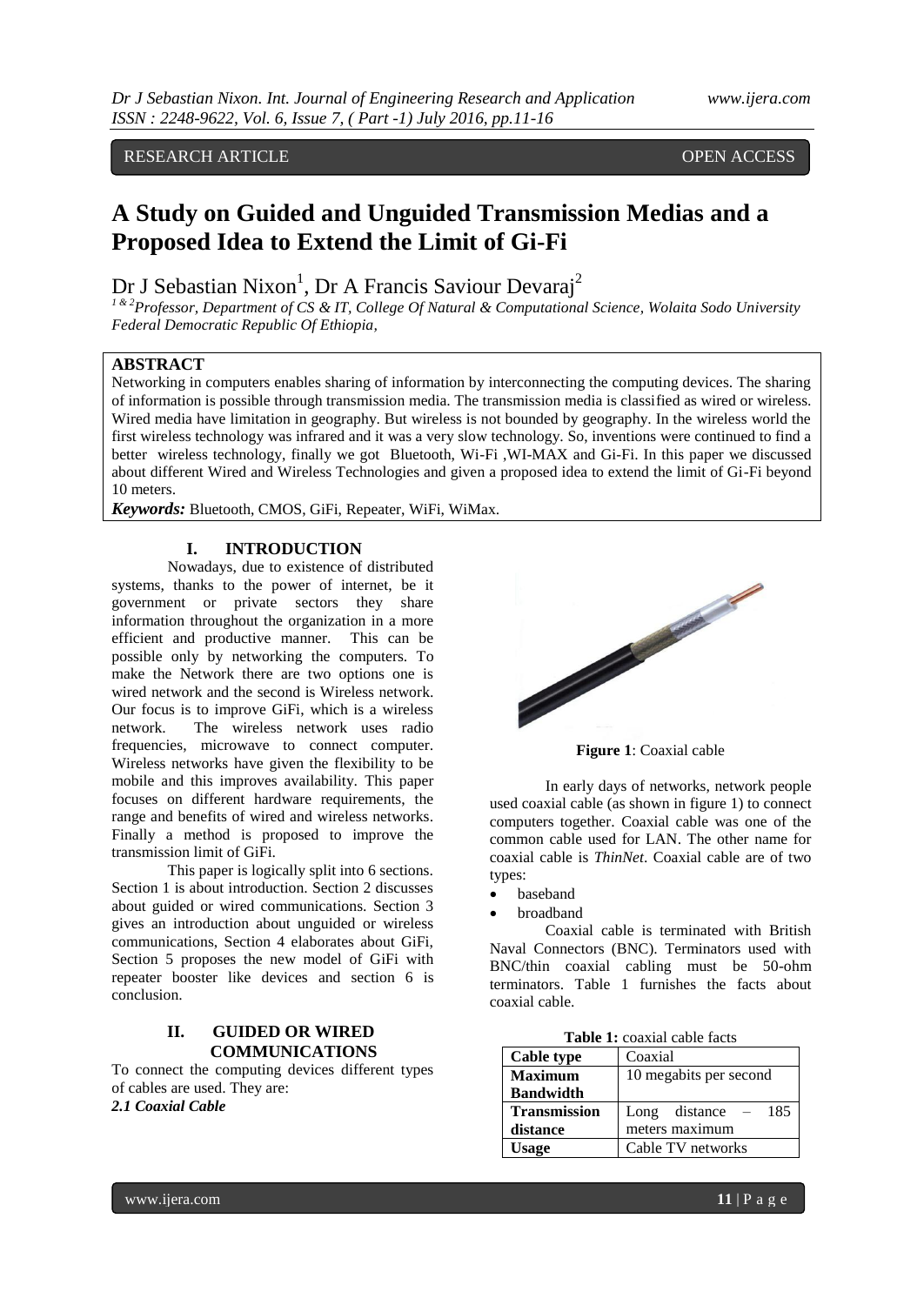#### *2.2 Twisted-Pair Cable*



**Figure 2:** Twisted pair cable

Twisted-pair cable (as shown in the figure 2) is separated categorized into five types as specified by the TIA/EIA 568-A standard.

**Table 2:** categories of twisted pair cable & applications

| Sno | Category   | <b>Appication</b>          |
|-----|------------|----------------------------|
|     | Category-1 | Telephone Systems          |
|     | Category-2 | <b>Token Ring Networks</b> |
|     | Category-3 | <b>Ethernet Networks</b>   |
|     | Category-4 | <b>Ethernet Networks</b>   |
|     | Category-5 | Lan                        |

In a unshielded twisted-pair (UTP) cable there are 1to 4 pairs (2 to 8 wires). Each pair is twisted around each other at a different rate. Each pair has a color-coded, confining to the standards. The UTP cable is inside a protective plastic insulation sheath. In Category 5 UTP, there are 4 pairs of wires, one wire of solid color and one of white with the same color stripe in each pair:

- 1 orange pair
- 1 brown pair
- 1 blue pair
- 1 green pair

The TIA/EIA 568 [7] standard has two wiring sequences, T568A and T568B. The sequence of the wires decides how the wires are terminated on the RJ-45 connector. Either sequence may be used to set up a network. On a network the same sequence is used throughout the network. The signal quality depends upon correctness in pairing of wires. Table 3 describes about the facts of twisted pair cable.

| <b>Table 3:</b> Twisted pair cable facts |  |
|------------------------------------------|--|
|------------------------------------------|--|

| Cable type                   | UTP Cable: Category 5   |  |
|------------------------------|-------------------------|--|
| <b>Maximum Bandwidth</b>     | 100 megabits per second |  |
| <b>Transmission distance</b> | Maximum distance is     |  |
|                              | 100 meters.             |  |
| <b>Usage</b>                 | I AN                    |  |

# *2.3 Fiber-Optic Cable*

Fiber optic cable (as shown in figure 3) uses light pulses to transmit information across a network and hence it is very fast in nature. The cable may be used over many miles because there is no electrical EMI and the bandwidth is very high. Extra care is taken to install a fiber optic cable and it used for the backbone of a network. To locate a flaw in the fiber optic cable high end tools are needed.

The core of the cable consists of glass or plastic, and it is safeguarded by a layer of gel or light reflecting plastic. A plastic insulation sheath then surrounds the entire cable. Fiber Optic transmission speed is of 10 Gigabits per second.



**Figure 3:** Fiber-Optic cable

| Table 3: Fiber-Optic cable facts |                   |  |
|----------------------------------|-------------------|--|
| <b>Cable type</b>                | Fiber Optic Cable |  |
| <b>Maximum</b>                   | 10 Gigabits per   |  |
| <b>Bandwidth</b>                 | second.           |  |
| <b>Transmission</b>              | Many miles        |  |
| distance                         |                   |  |
| <b>Usage</b>                     | Any long distance |  |
|                                  | network cabling   |  |

#### *2.4 Repeaters*

Repeaters are one of the networking devices. It is used to enhance a cabling system to extend beyond its maximum allowed length. It does this by amplifying the network voltages to travel further. It is more like amplifiers and are very inexpensive. The only constraint in repeaters is that it can only be used to regenerate signals between similar network segments.

For example (refer figure 4), we can extend an Ethernet 10Base2 network to 400 meters with a repeater. But we can't connect an Ethernet and Token Ring network together with one.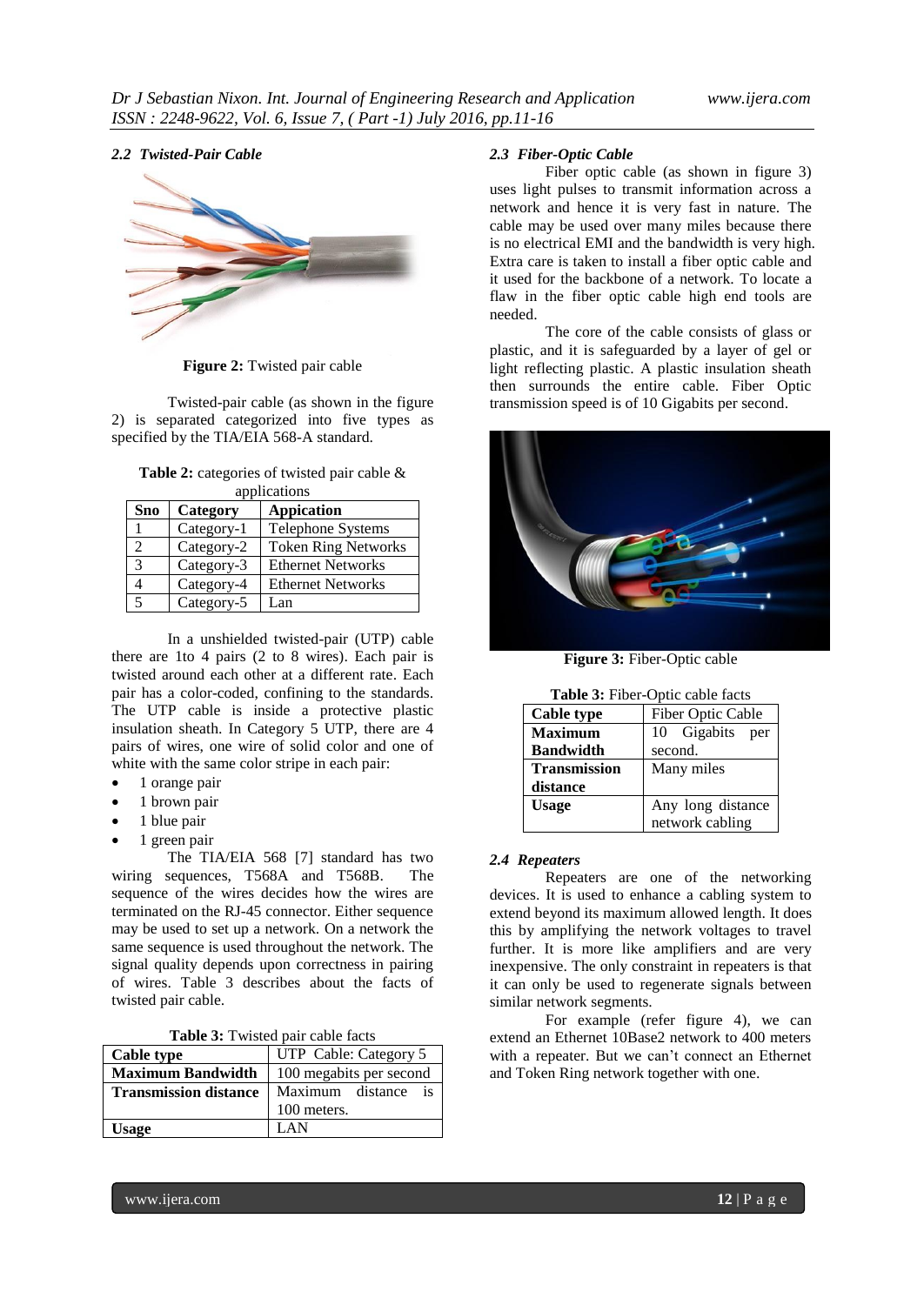

**Figure 4:** Expanding the network using repeaters

# **III. UNGUIDED OR WIRELESS COMMUNICATIONS - INTRODUCTION**

Computer networks have undergone a huge evolution as shown in figure 5. For many years cables ruled the world of computer networks. Then came optical fiber and it played a upper hand because of its higher bit rates and faster transmission. It had its own challenges in its installation and it caused a great difficulty thus we led to wireless access [1]. First came Bluetooth. It has been used as wireless access which can cover a very short distance of 9-10 meter. Next Wi-Fi, having coverage area of 91meters, has brought a revolutionary solution to the short comings that appeared in the previous technology. Those days the development of technology in Wireless networks was not fortifiable [1]. But as days went by due to advancement in technology, WiFi became part and parcel of life.

The following are the different types of wireless technologies:

- 1. Bluetooth
- 2. Wi-Fi
- 3. WiMax
- 4. Gi-Fi



**Figure 5:** Network evolution



**Figure 6:** Bluetooth

Bluetooth (as shown in figure 6) [2] is one of the first wireless technology. It connects devices to transmit data over short distances. The standard it follows is IEEE802.15 standard. Two types of network are used:

# *Piconet*

o A piconet is formed by a primary and one or more secondary stations. All the secondary stations synchronizes with their clocks. The number of stations in Piconet is minimum one primary and maximum seven secondary stations.

# *Scatternet.*

To create Scatternet we can combine Piconet, and secondary in one piconet can be the primary in another piconet.

# *Applications*

- communication of wireless mouse or keyboard with computer
- o home security devices to connect different sensors with main security controller
- o Synchronization of computers at a conference etc.

# *3.2 Wi-Fi*

Wi-Fi technology (as shown in figure 7) on a network must confine to IEEE 802.11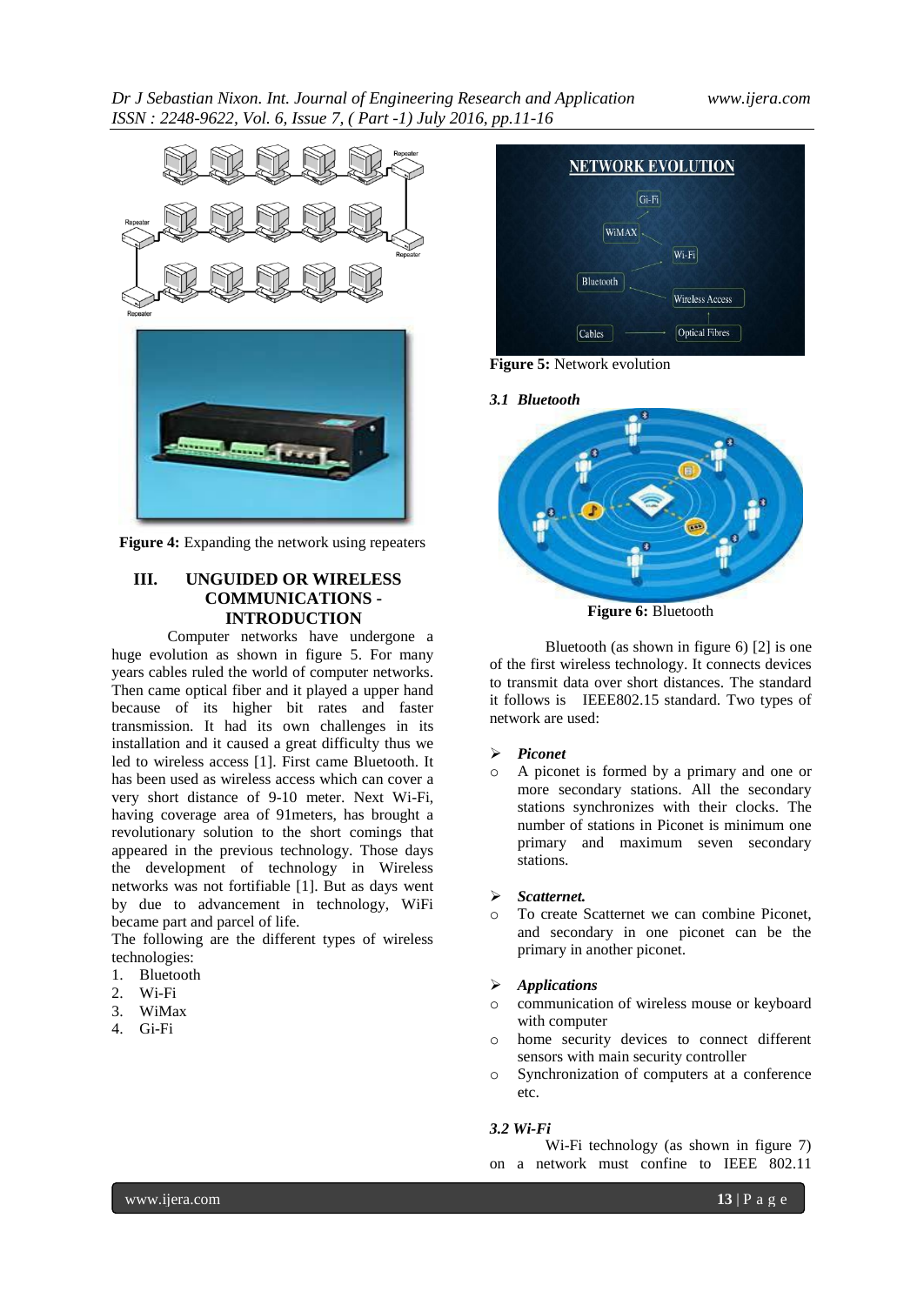standards. With Wi-Fi local area networks (LANs) can function without cables to connect client devices. The cost of establishment is reduced considerably.



**Figure 7:** WiFi network

It can be used is places where cables cannot be run, in outdoor areas and historical buildings where we cannot tamper the history, by hosting wireless LANs. Nowadays all the laptops and most of the desktops having wireless connectivity . Thanks to the advancement and the competition in hardware, for bringing the price of chipsets for Wi-Fi. Hence, WiFi has been made available for public access at ease.

#### *3.3 WIMAX*



**Figure 8:** WIMAX network

WiMAX [3] [4] is the enhanced version of Wi-Fi technology. The expansion of WiMax is, Worldwide Interoperability for Microwave Access (WiMAX). It abides by IEEE802.16 standard. The features are as follows:

- $\triangleright$  High speed wide area broadband wireless access.
- $\triangleright$  Long range connectivity
- $\triangleright$  High security
- $\triangleright$  Low power utilization and excellent quality of service (QOS) – to save battery power.
- $\triangleright$  It has maximum coverage area with 50 kms.
- $\triangleright$  Flexible.
- WiMAX -three techniques for radio link:
- 1. SC-A
- 2. OFDM
- 3. OFDM-A.

www.ijera.com **14** | P a g e

Applications

- $\triangleright$  Portable broadband connectivity
- $\triangleright$  Enterprise data service.
- $\triangleright$  Maintain dedicated links
- VOIP services at a reliable and high quality speed.

#### **IV. GI-FI**

With internet spectrum swelling up to 5G and so on, the requirement to transfer data with huge size at the faster rate becomes a challenge. The solution came up, with a new technology namely Gi-Fi. Gi-Fi provides fast information rate in Gbps, less power consumption and low cost for short range communication.

Gi-Fi or gigabit wireless is the world's first transceiver integrated on a single chip (as shown in figure 9) that operates at 60GHz on the CMOS .process. It will allow wireless transfer of audio and video data at up to 5 gigabits per second. It is almost ten times the current maximum wireless transfer rate, at one-tenth the cost. The [Melbourne](http://en.wikipedia.org/wiki/Melbourne_University)  [University](http://en.wikipedia.org/wiki/Melbourne_University) based laboratories of NICTA (National ICT Australia Limited) [8], Australia's Information and Communications Technology Research Centre of Excellence have chosen to develop this technology in the 57-64GHz unlicensed frequency band as the millimeter-wave range of the spectrum makes possible high component on-chip integration as well as allowing for the integration of very small high gain arrays. The available 7GHz of spectrum results in very high data rates, up to 5 gigabits per second to users within an indoor environment within a range of 10 meters. It fulfills the standards of IEEE 802.15.3C.



**Figure 9:** Gi-Fi Chip

#### *4.1 Architecture of Gi-Fi*

The main component of a GI-FI system is the subscriber station and it is available to several access points. It satisfies the standard of IEEE 802.15.3C Wireless PAN [9].The wireless pan is computer network used for communication among computer devices (including telephones and personal digital assistants) close to one person.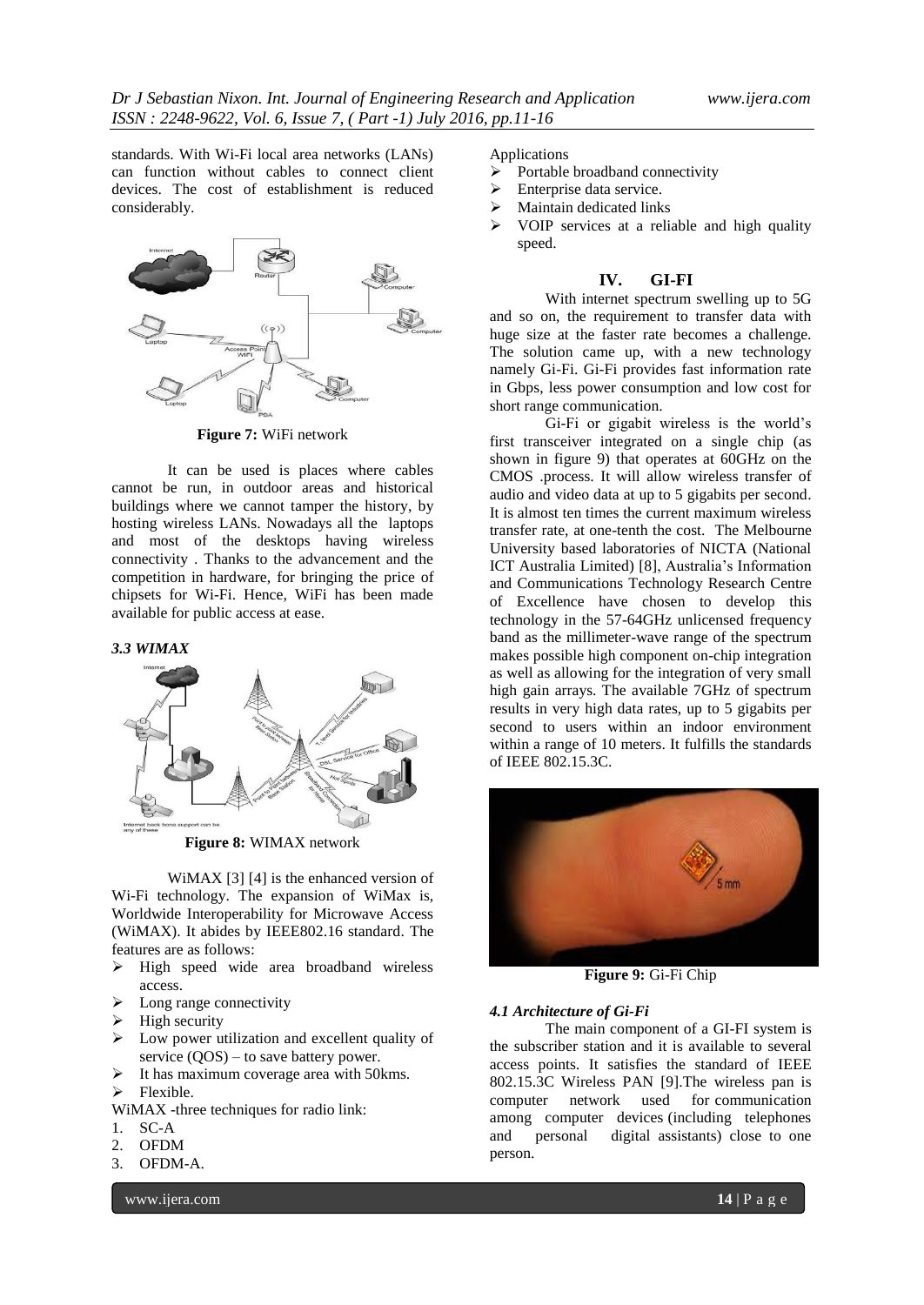An 802.15.3c based system uses a small antenna at the subscriber station. The antenna is mounted on the roof of the client.

# **Architecture of Gi-Fi**



**Figure 10:** Architecture of Gi-Fi

#### *4.2 Fundamental Technologies in 802.15.3c*

This millimeter-Wave WPAN will operate in the new and clear band including 57-64 GHz unlicensed band defined by FCC 47 CFR 15.255[10]. The millimeter-wave WPAN will allow high coexistence (close physical spacing) with all other microwave systems in the 802.15 family of WPANs. The quality of service (interference) is maintained by transmitting multiple signals simultaneously across the wireless transmission paths.It uses ultra wide band which consists of:

- 1) High bit rate
- 2) High security
- 3) Faster data transmission

Two Technologies that help realize GWLAN are:

- 1. **M**ultiple **I**nput **M**ultiple **O**utput (MIMO)
- 2. **S**ystem-**O**n-a-**P**ackage(SOP)

#### *Multiple Input Multiple Output (MIMO)*

MIMO wireless is an economical technology that offers flexibility in making 1Gbps wireless links a possible one. MIMO wireless allows speeds in Gbps on NLOS wireless networks. The performance improvements are due to

- $\triangleright$  Array gain
- $\triangleright$  Diversity gain
- Spatial Multiplexing Gain
- $\triangleright$  Reduction in Interference.

#### *System-On-A-Package (SOP)*

SOP is a better option in the solution for next-generation wireless networks. Recent development of materials and processes in packaging area allows bringing the concept of SOP into the RF world to meet the strict needs in wireless communication area. SOP goes ahead one step beyond Multi Chip Module (MCM) by

enhancing overall performances and adding more functionality into it.

#### *4.3 Applications Of Gi-Fi*

- 1. Household appliances
- 2. Office appliances
- 3. Video information transfer
- 4. Inter-vehicle communication system

#### *4.4 Advantages And Disadvantages Of Gi-Fi*

#### *4.4.1 Advantages Of Gi-Fi Technology*

- 1. High Speed of Data Transfer
- 2. Low Power Consumption
- 3. High Security [5,6]
- 4. Cost Effective
- 5. Portability
- 6. High Mobility

#### *4.4.2 Disadvantage of Gi-Fi*

The main disadvantage of Gi-Fi Technology is the Distance Limitation [ up to 10 meters ].

#### **V. PROPOSED METHOD**

Even though **t**he Gi-Fi Technology offers faster information rate in Gbps, less power consumption and low cost for short range transmissions as compare to current technologies , we are unable to use this technology beyond 10 meters . Our proposed idea is by using some devices like Repeaters / Signal Boosters we can extend the Gi-Fi network beyond 10 meters and communicate with other Gi-Fi networks.



**Figure 11:** proposed Gi-Fi network with repeaters

# **VI. CONCLUSION**

In this paper, we have discussed about the pros and cons of guided and unguided transmission mediums in computer networks, their evolution, a brief about Gi-Fi, identified the advantages & disadvantages of Gi-Fi and proposed a model to improve the transmission distance of Gi-Fi.

#### **REFERENCES**

[1]. YP Kosta, Upena D Dalal, Rakesh Kumar Jha (2010). Security Comparison of Wired and Wireless Network with Firewall and Virtual Private Network